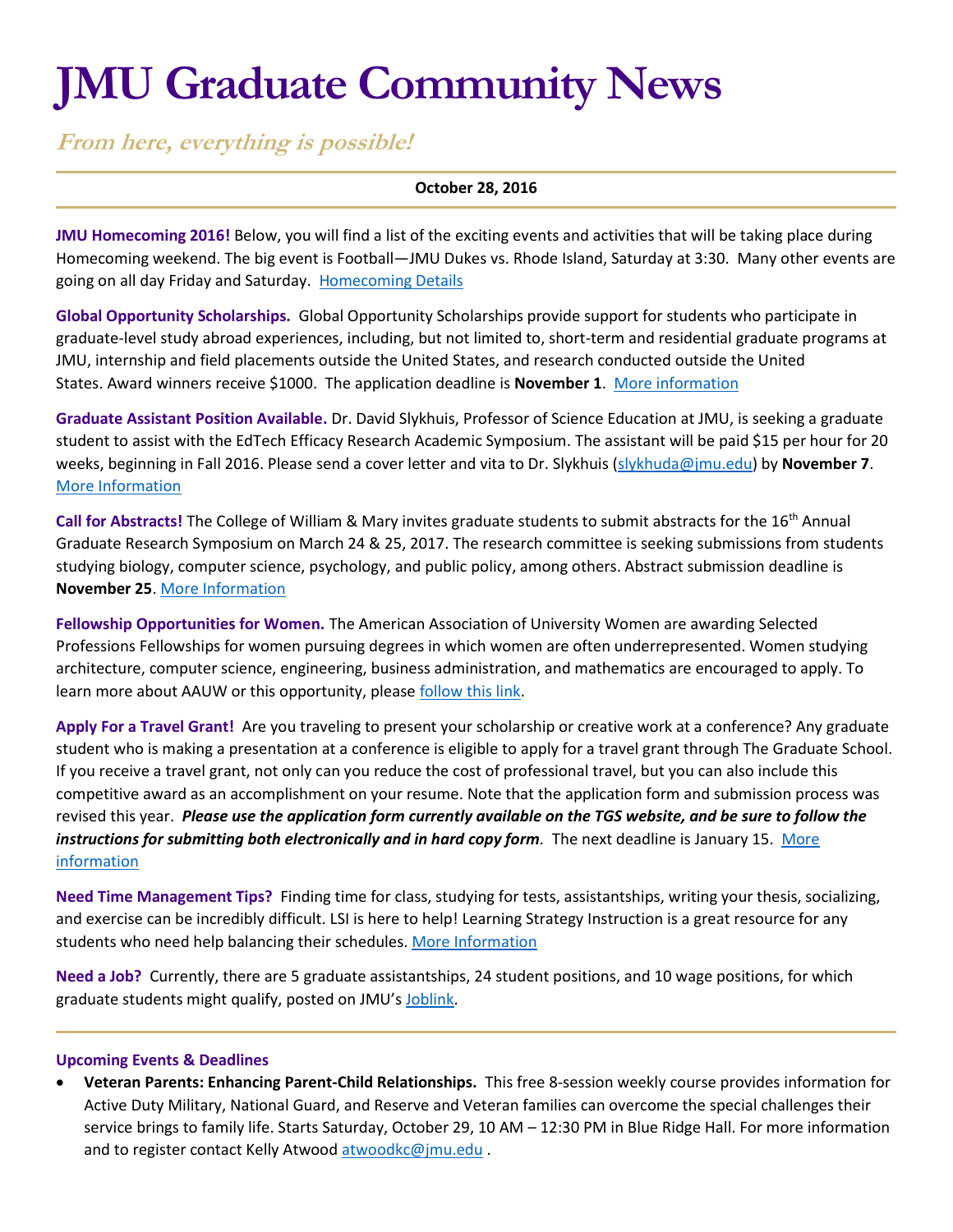- **JMU Homecoming Weekend:** *October 28-30*[. More information](http://www.alumni.jmu.edu/s/1591/gid3-Alumni/social.aspx?sid=1591&gid=3&pgid=996)
- **Relax With Some Jazz.** After the homecoming football game, grab your friends and head to the Forbes Center for an evening of music provided by the JMU Jazz Ensemble and Jazz Band. October 29, 8 pm. [Ticket Pricing & Information](http://www.jmu.edu/forbescenter/events/2016/10/29-jazz-ensemble-jazz-band.shtml)
- **GSA Scholarly Lockdown.** *October 30, 2-5 pm. Cohen Center, Wilson 107*. For information contact GSA President Catie Mathers [\(matherce@jmu.edu\)](mailto:matherce@jmu.edu)
- **GSA Meeting.** *October 30, 5-6 pm. Cohen Center, Wilson 107*. For information contact GSA President Catie Mathers [\(matherce@jmu.edu\)](mailto:matherce@jmu.edu)
- **GSA HALLOWEEN PARTY!** Head to the Cohen Center on Halloween for the GSA Halloween party! Costumes are highly encouraged, prizes will be awarded, and food will be provided. *October 30, 6-7:30 pm,* Cohen Center, Wilson 107. For information contact GSA President Catie Mathers [\(matherce@jmu.edu\)](mailto:matherce@jmu.edu)
- **"Dante's Universe.**" Visiting Scholar and Professor of Astronomy & Astrophysics at the University of Milan, Marco Bersanelli, will provide a lecture entitled "Dante's Universe" on *October 31 at 5 pm. CS/ISAT 159*. For more information, contact Laura Wisman [\(wismanlb@jmu.ed\)](mailto:wismanlb@jmu.ed).
- **Celebrating the Electoral Process through Civil Discourse.** Head to the Memorial Hall auditorium on *November 2 at 3:30 pm* for a debate between Josh Zive and Daveed Gartenstein-Ross. The debate will focus on issues relevant to the upcoming election and show individuals how they can have meaningful dissent while remaining civil. A Madison Vision Series event[. More Information](http://www.jmu.edu/events/president/2016/11/MVS-Debate.shtml)
- **"Fire at Sea: Shakespeare's Migrant Crisis."** On November 4, internationally recognized Shakespeare scholar, Dr. Richard Wilson, will visit JMU to present his lecture Fire at Sea: Shakespeare's Migrant Crisis, which examines *The Tempest* in light of the current migrant crisis, Derrida's philosophy, and the thresholds of Europe. November 4, 4:30 pm, Forbes Center**.** For more information, contact Laura Wisman [\(wismanlb@jmu.ed\)](mailto:wismanlb@jmu.ed).
- **"Messages and Mathematics."** Jeffrey Acther, Associate Professor of Mathematics at Colorado State University will present a lecture on the mathematics behind cryptosystems, the entities that protect information transmitted via technology, such as credit card numbers or classified information. November 7, 6 pm, Harrison 2105. For more information, contact Laura Wisman [\(wismanlb@jmu.ed\)](mailto:wismanlb@jmu.ed).
- **Election Day**, November 8. Remember to vote!
- **Cohen Center Speaker Series: "The End of Night? The Challenge of Light Pollution."** Dr. Paul Bogard is an assistant professor of English at JMU, as well as an author whose works have been published around the world. His writing on light pollution and the value of natural darkness have appeared in Los Angeles Times, National Geographic, and Reader's Digest, among others. November 9, 5 pm, Festival Highlands Room. [More Information](http://www.jmu.edu/stories/cohencenter/2016/11-9-bogard-bio.shtml)
- **They Would All Be Queens:** Film screening. Witness the stories of several Soviet women living in Cuba after the dissolution of the Soviet Union in this 55 minute documentary. Viewers will witness what life in Cuba was like during "The Special Period," where food and other resources were cut off. A discussion will follow the screening. November 10, 7 pm, Harrison 1261. Free admission! [More Information](http://www.jmu.edu/events/lacs/2016/11/10-they-would-all-be-queens.shtml)
- **Deadline to apply for graduation in Spring 2017.** November 11
- **Thesis/Dissertation Deadline for December 2016 Commencement.** November 18.
- Thanksgiving Break. Monday, November 21 Friday, November 25. All university offices closed.
- **All coursework must be completed for December graduation.** December 16.
- **December Graduate Commencement.** December 16, 7 pm; Wilson Hall [More information](https://www.jmu.edu/commencement/)
- **University Closed for Holiday.** December 21, 2016 January 2, 2017.

**What's happening in downtown Harrisonburg?** Check out th[e Downtown Calendar](http://downtownharrisonburg.org/downtown-calendar/)